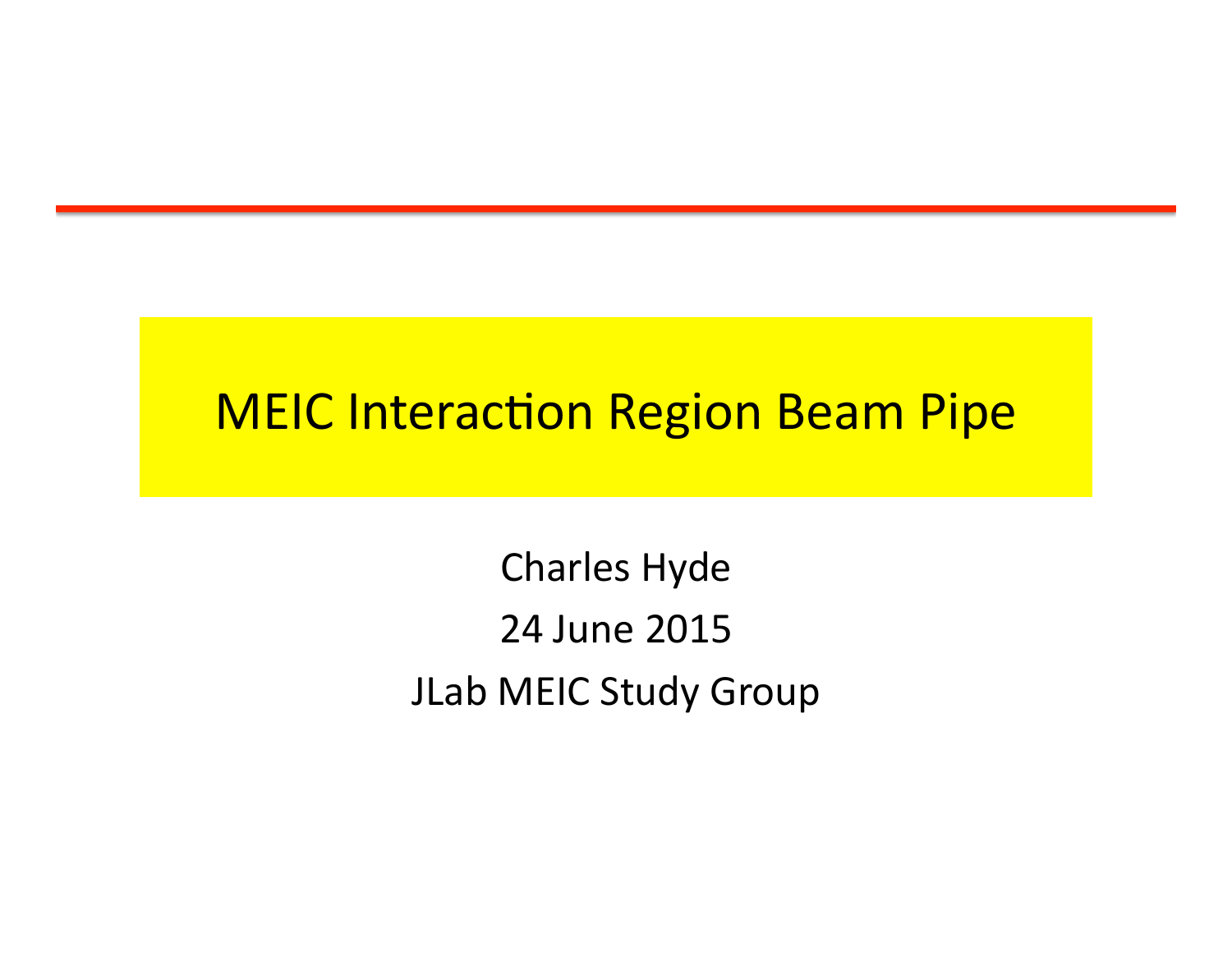### **MEIC Central Detector**

• Allow all small angle particles that are outside the Lattice admittance to exit the beam pipe and be detected with minimum multiple scattering

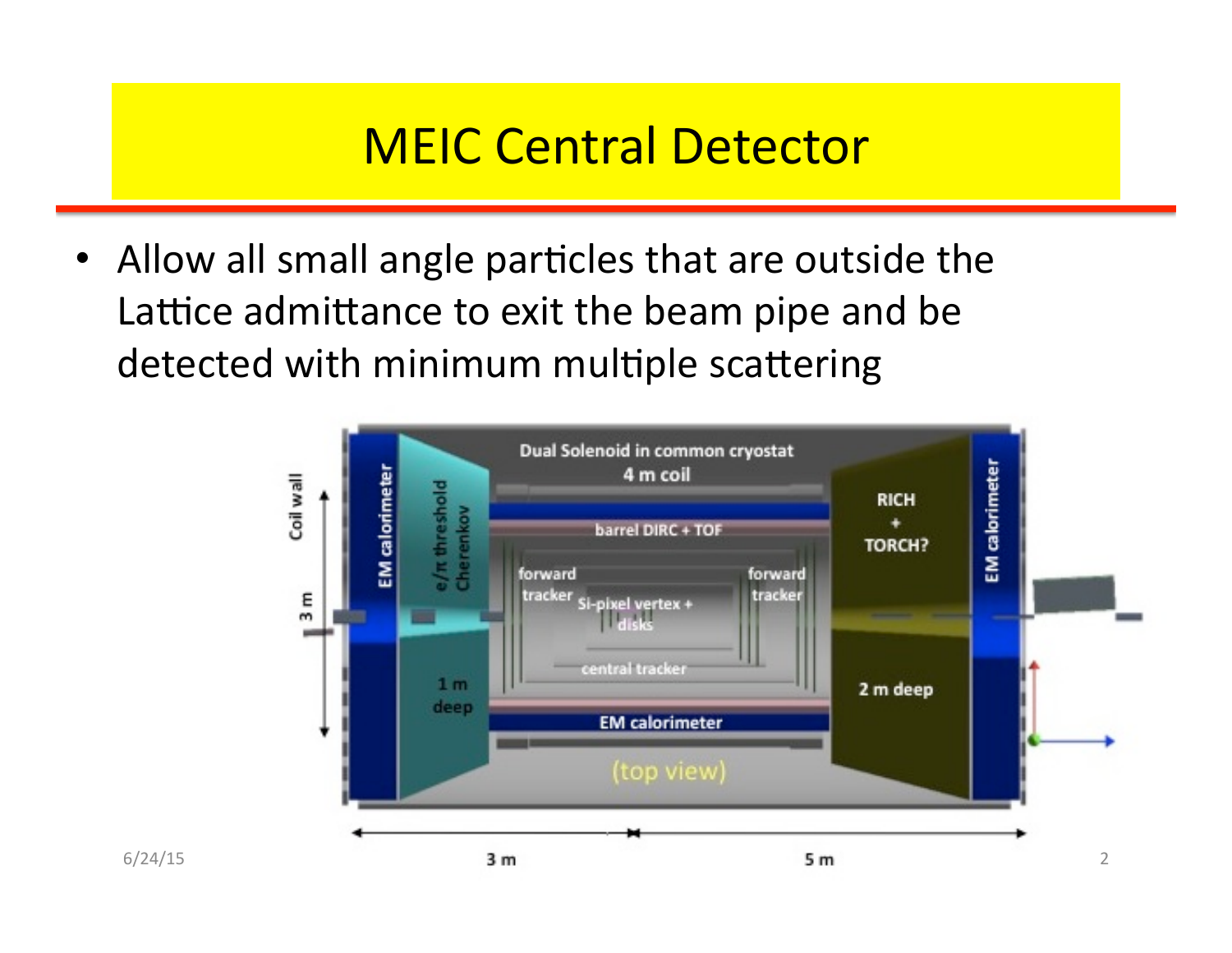### **Beam Pipe Mechanical Requirements**

Wall Thickness of circular tube ( $E =$  Young's Modulus) *t R*  $\approx 2 \left( \frac{4 P_{atm}}{F} \right)$ *E*  $\sqrt{2}$  $\setminus$  $\left(\frac{4 P_{atm}}{E}\right)$  $\int$ ' 1/3 *B Multiple Scattering Figure of Merit* 4

TABLE III. Young's Modulus *E*, Radiation Length  $X_0$ , Figure of Merit  $X_0 \sqrt[3]{E}$ , and minimum wall thickness to radius ratio  $t/R$  for a circular vacuum pipe, for common materials used in accelerator beam pipes.

| Material $\rightarrow$ Be                  |                 |      | $CFC^*$ | Al-Be | Al   | Ti   | $Fe***$ | Air                |
|--------------------------------------------|-----------------|------|---------|-------|------|------|---------|--------------------|
| $\lvert$ Parameter $\lvert$ Units $\lvert$ |                 |      |         |       |      |      |         |                    |
| $\,E$                                      | $GPa$ $ 290$    |      | 200     | 193   | 70   | 110  | 210     |                    |
| $X_{0}$                                    | $\,\mathrm{cm}$ | 35.3 | 27.1    | 25.3  | 8.9  | 3.6  | 1.8     | $3.0 \cdot 10^{4}$ |
| $X_0 E^{1/3}$                              |                 | 2.34 | 1.58    | 1.46  | 0.37 | 0.17 | 0.11    |                    |
| t/R                                        | $\%$            | 2.15 | 2.43    | 2.46  | 3.45 | 2.97 | 2.39    |                    |

∗ Carbon Fibre Composite

∗∗ Stainless Steel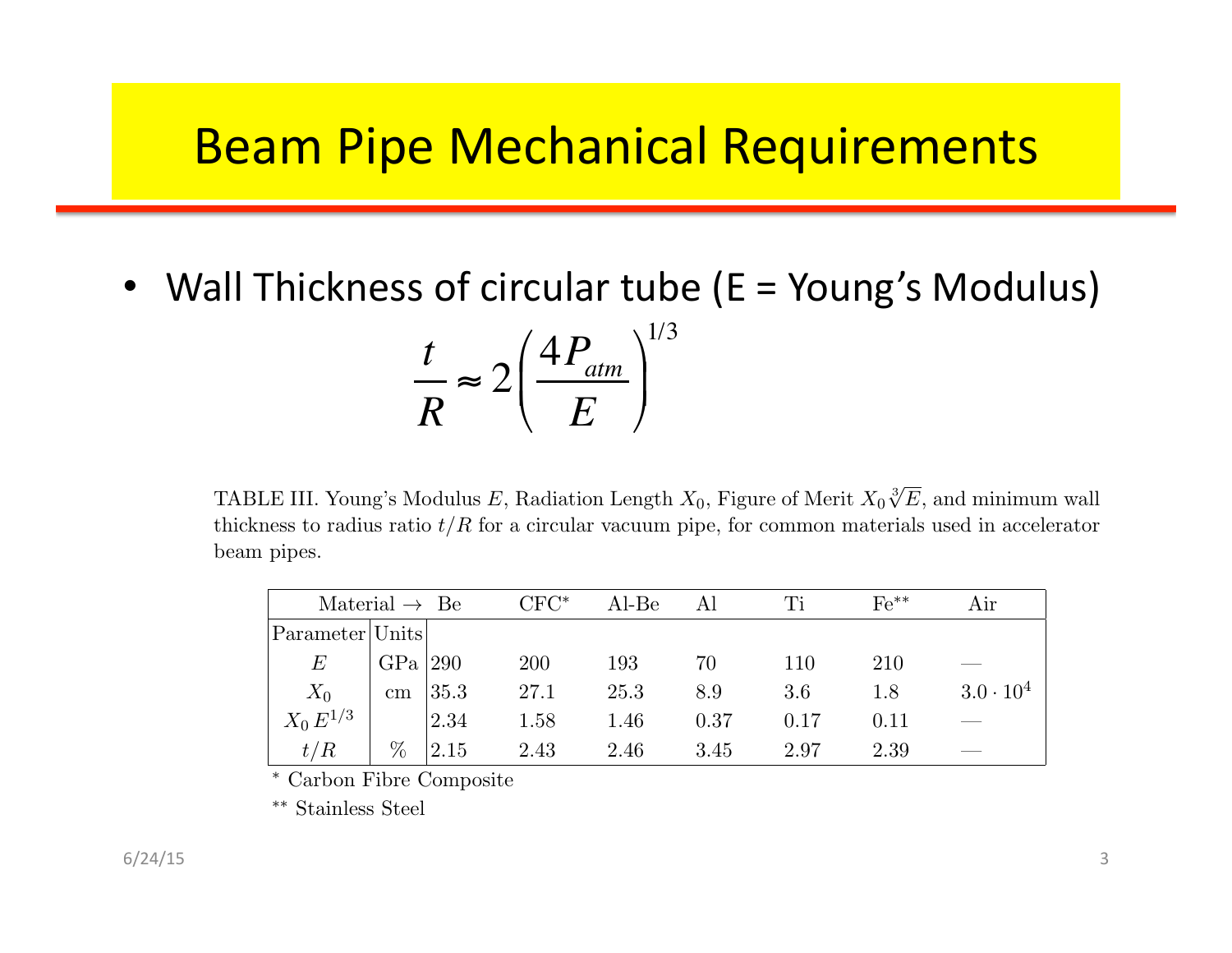#### **Electron/Ion Beam Parameters circular electron region de la parameters** ion beam bunch lengths are 1.0 cm. The independent of Z, and the independent of Z, and Z, and Z, and Z, and Z,

consequently the number of particles per bunch scales per bunch scales as 1/Z. For e−P b collisions the β-functions the β-functions the β-functions the β-functions the β-functions the β-functions the β-functions the β-fun

#### • S. Abeyratne, et al., arXiv:1504.07961

|                                                                             |                                      |                |                  | $Bean \rightarrow Electron$ Proton Deuteron Helium Carbon Calcium |                    |            |             | Lead                       |  |  |  |
|-----------------------------------------------------------------------------|--------------------------------------|----------------|------------------|-------------------------------------------------------------------|--------------------|------------|-------------|----------------------------|--|--|--|
| Parameter                                                                   | Units                                | $e^-$          | $\boldsymbol{p}$ | $\overline{d}$                                                    | $\rm{^{3}He^{++}}$ | $12C^{6+}$ |             | $^{40}Ca^{20+208}Ph^{82+}$ |  |  |  |
| Momentum                                                                    | GeV/c                                | $\overline{5}$ | <b>100</b>       | <b>100</b>                                                        | <b>200</b>         | 600        | <b>2000</b> | 8200                       |  |  |  |
| Normalized Emittance                                                        |                                      |                |                  |                                                                   |                    |            |             |                            |  |  |  |
| Horizontal                                                                  | $\left 10^{-6} \right  \text{m rad}$ | 144            | $\mathbf{1}$     | 0.5                                                               | 0.7                | 0.5        | 0.5         | 0.5                        |  |  |  |
| <b>Vertical</b>                                                             | $10^{-6}$ m rad                      | 72             | 0.5              | 0.25                                                              | 0.35               | 0.25       | 0.25        | 0.25                       |  |  |  |
| Parameters at the Full Acceptance IP                                        |                                      |                |                  |                                                                   |                    |            |             |                            |  |  |  |
| $\beta_{\text{Horiz}}^*/\beta_{\text{Vert}}^*$                              | $\rm cm$                             | 2.6/1.3        | 4/2              | 4/2                                                               | $\frac{4}{2}$      | 4/2        | 4/2         | 5/2.5                      |  |  |  |
| $ \sigma(x)/\sigma(y) $                                                     | $\mu$ m                              | 19/9.7         | 19/9.7           | 19/9.7                                                            | 20/9.9             | 19/9.6     | 19/9.6      | 22/11                      |  |  |  |
| $\sigma(x') = \sigma(y')$                                                   | mrad                                 | 0.744          | 0.484            | 0.484                                                             | 0.495              | 0.482      | 0.482       | 0.543                      |  |  |  |
| Luminosity                                                                  | $(\text{nb} \cdot \text{sec})^{-1}$  |                | 4.6              | 9.2                                                               | 6.6                | 9.2        | 9.2         | 7.8                        |  |  |  |
| Beam Stay Clear at $s = 7$ m (Entrance to FF Q1). Units of $P/Z$ are GeV/c. |                                      |                |                  |                                                                   |                    |            |             |                            |  |  |  |
| $ {\rm BSC}\,(P/Z = 100) $                                                  | $\overline{\text{cm}}$               |                | $\pm 3.4$        | $\pm 3.4$                                                         | $\pm 3.5$          | $\pm 3.4$  | $\pm 3.4$   | $\pm 3.8$                  |  |  |  |
| BSC $(P/Z = 20)$                                                            | $\rm cm$                             |                | $\pm 7.6$        | $\pm 7.6$                                                         | $\pm 7.7$          | $\pm 7.5$  | $\pm 7.5$   | $\pm 8.5$                  |  |  |  |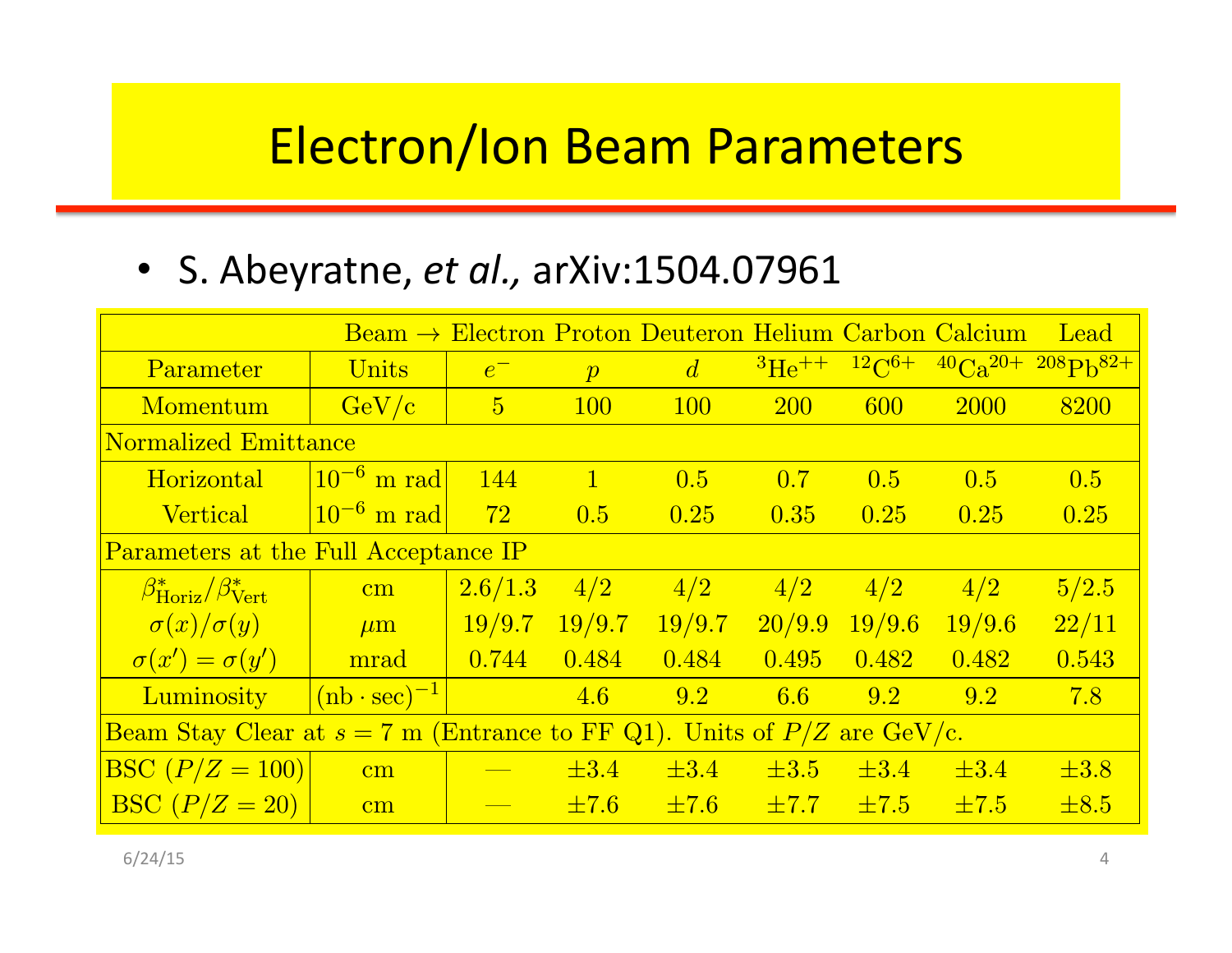## Ion FFQ Acceptance and Beam Stay Clear

#### • Horizontal:

- FFQ Acceptance  $\pm$  10 mrad
	- $\pm$  7 cm at entrance to FFQ1 (s=7 m)
- **BSC** = 10  $\sigma$  = (5 mrad) (s-s<sub>IP</sub>) From IP to FFQ1
- **Vertical** 
	- FFQ Acceptance  $\pm$  14 mrad
		- $\cdot$   $\pm$  10 cm at entrance to FFQ1
	- BSC = 10  $\sigma$  = (5 mrad) (s-s<sub>IP</sub>) From IP to FFQ1
- **Elliptical Conical Beam Pipe?**
- $\bullet$  Keep full FFQ acceptance in vacuum until exit of FFQ3
- Clean exit for particles to be detected at Dipole-1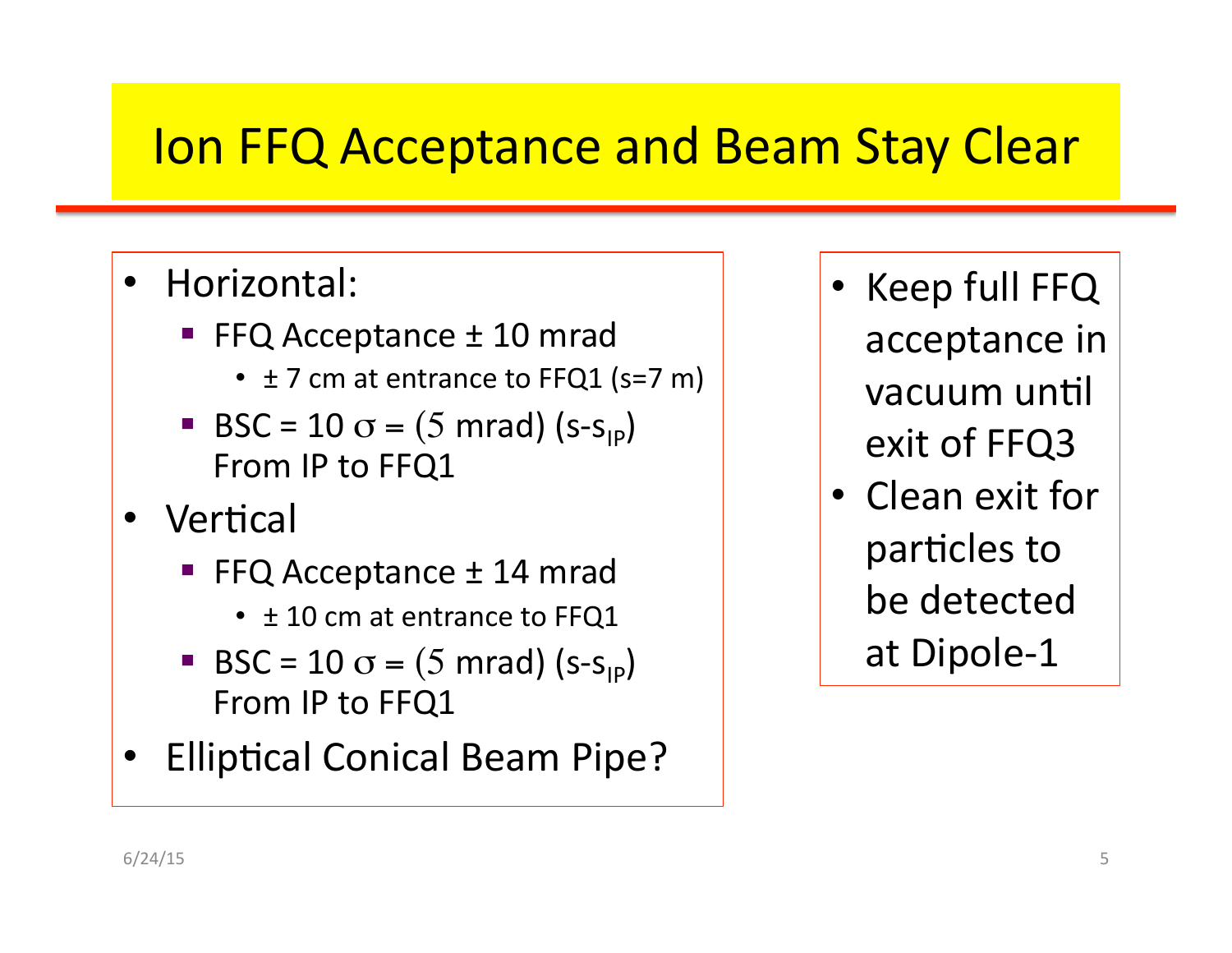### Downstream Beam Pipe in Central Region

- Flare should match edge of Endcap detectors
	- Drawn as outer edge of Dipole-1 yoke (could be inner edge).
	- Large Dipole option, with electron Flux exclusion tube



Beam Line IP1 Ion Side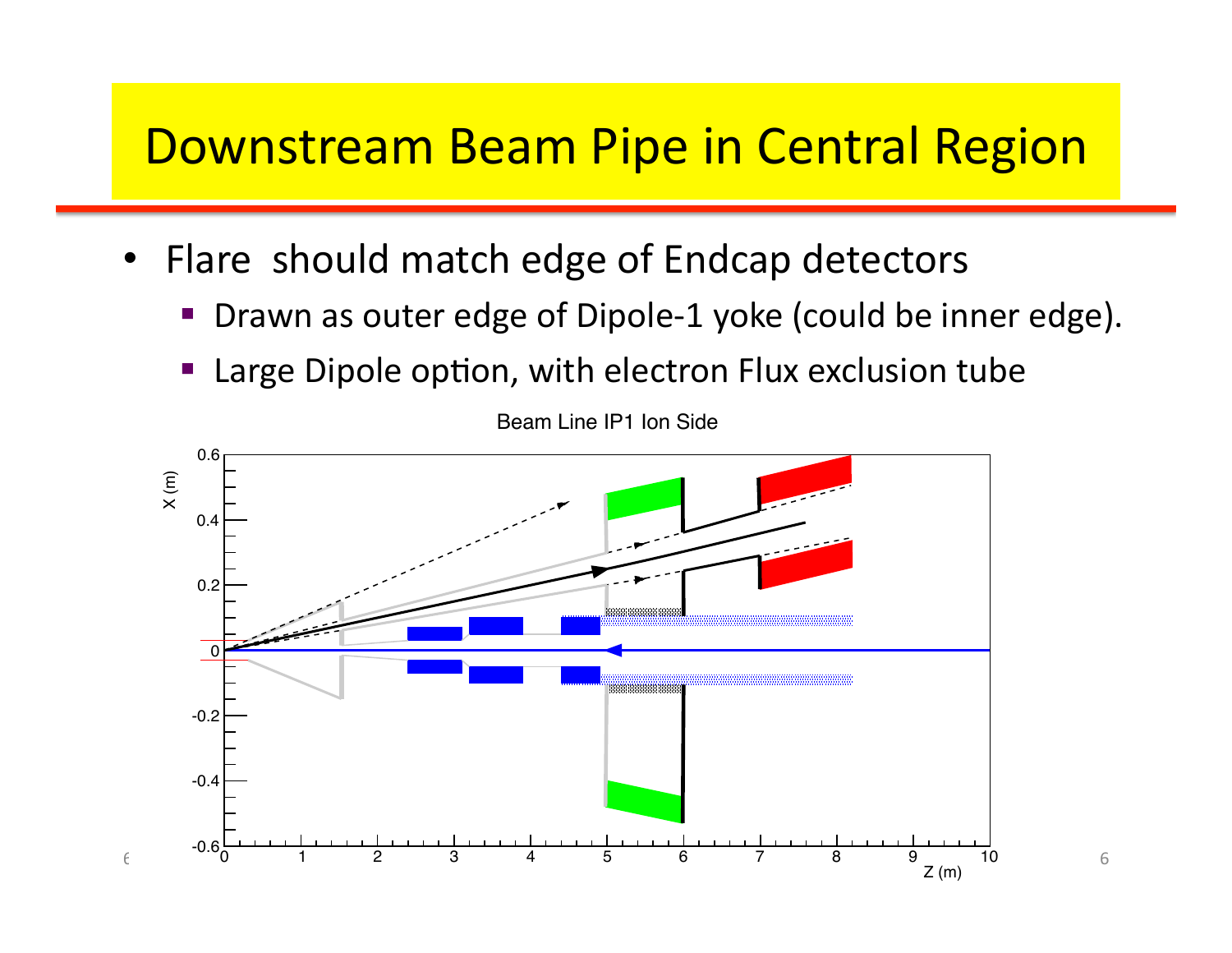### Upstream-Ion Beam Pipe in Central Region

• Flare should match small angle high resolution EM Calorimeter  $\sim$  150 mrad

Beam Line IP1 Electron Side



 $6/24/15$  7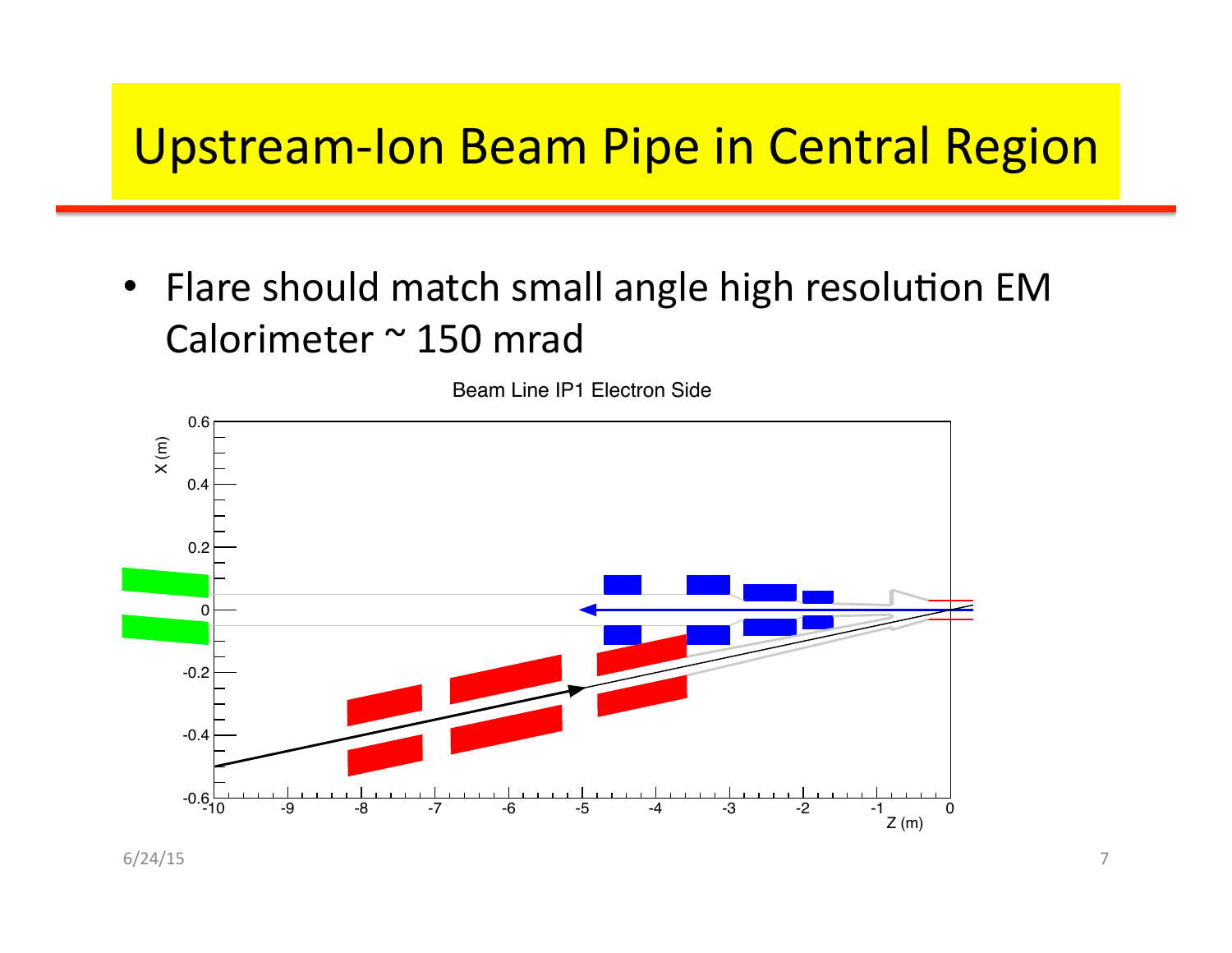### **BSC at FFQ3, Dipole-2, and Secondary Focus**

- Full detection acceptance at all energies requires three Roman Pots.
- FFQ3 exit:  $s = 13.8$  m.
- Dipole-2 exit:  $s = 21.8$  m.
- Focus:  $s = 37$  m

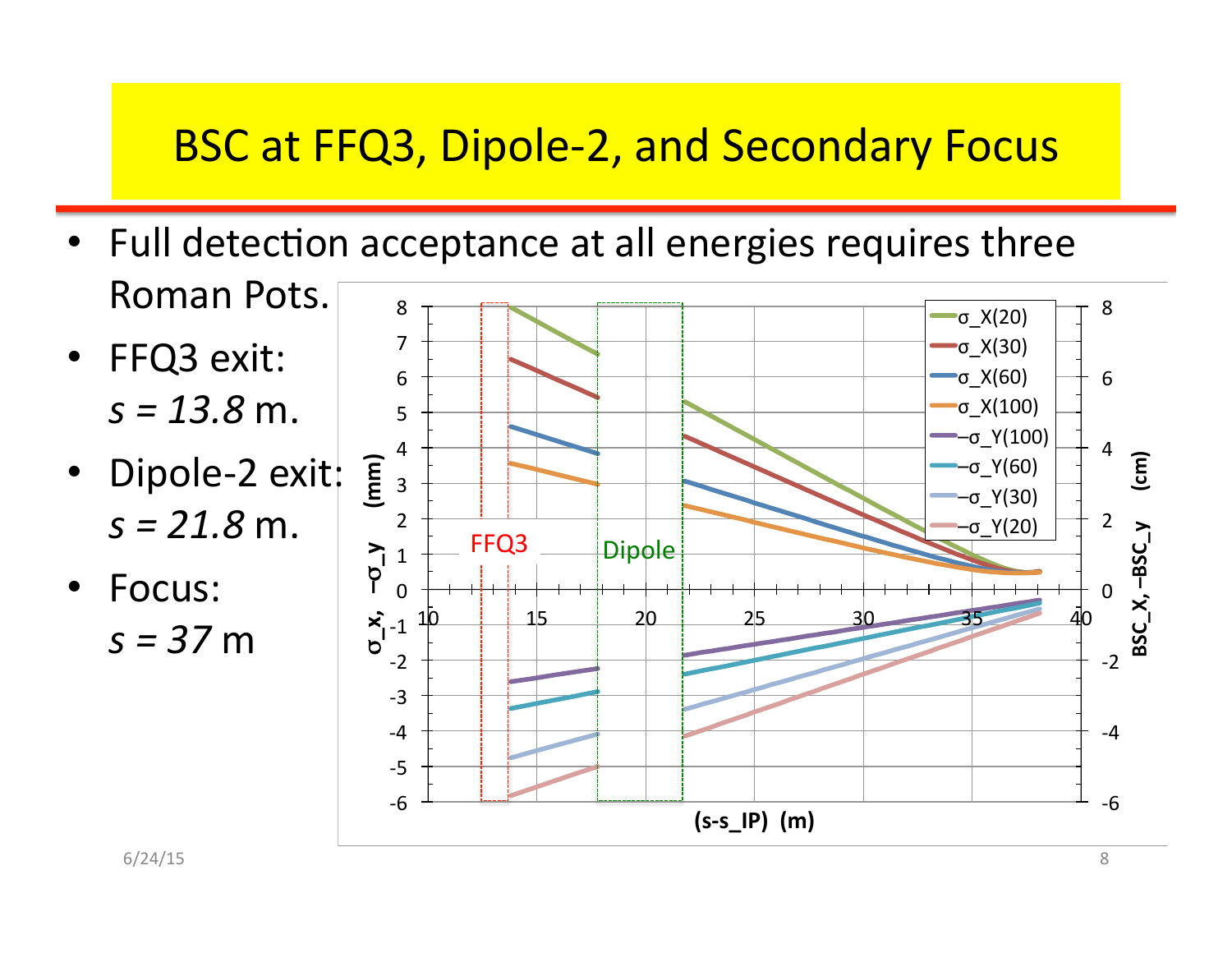## **Full Downstream Beam Pipe**

• Compromise of cost/complexity of Roman Pots and Full Acceptance at 100 GeV/c with running at 20 GeV/c